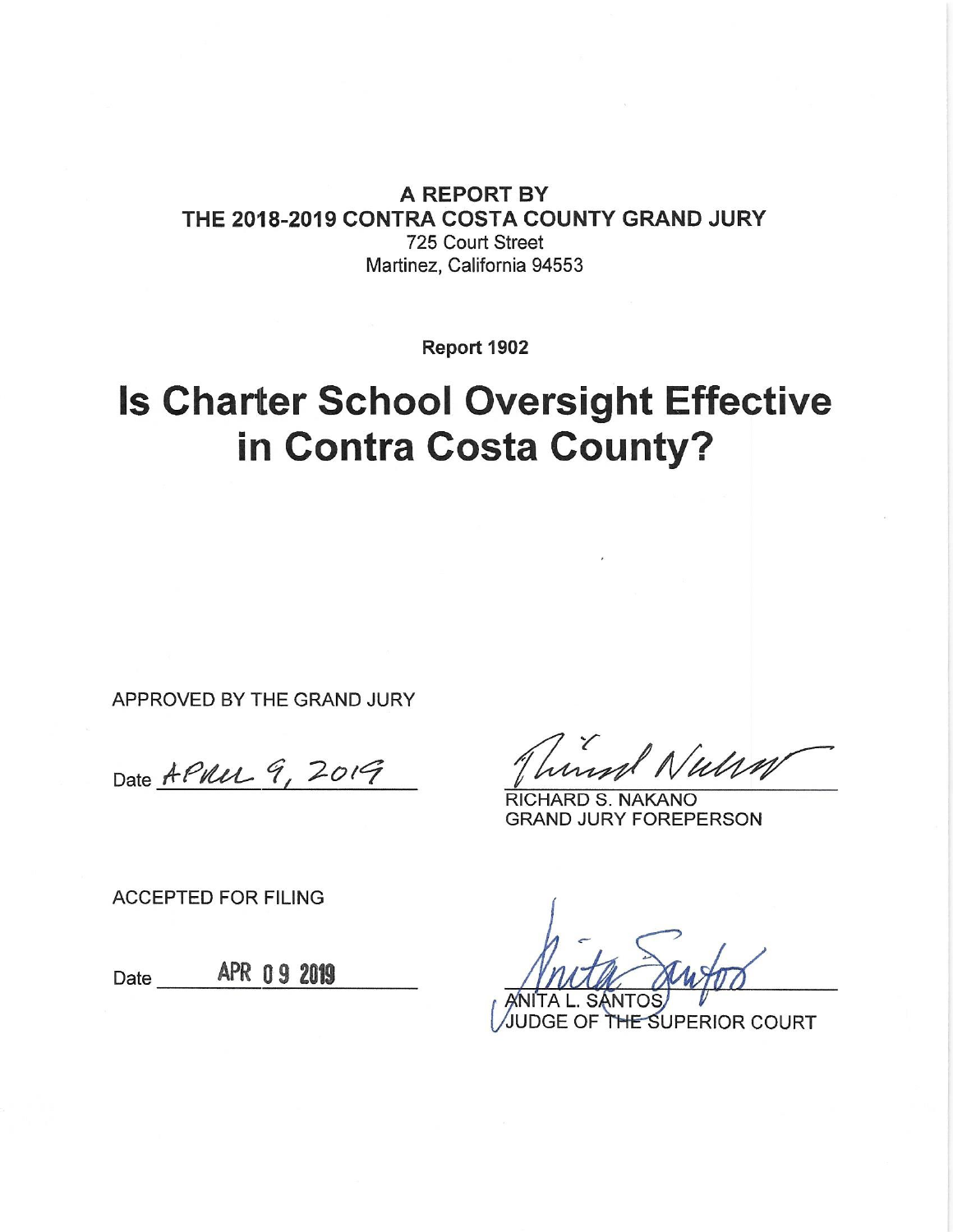Contact: Richard S. Nakano Foreperson 925-522-6941

Contra Costa County Grand Jury Report 1902

**Is Charter School Oversight Effective in Contra Costa County?**

#### **TO: Contra Costa County Superintendent of Schools, Office of Education; Contra Costa County Board of Education**

## **SUMMARY**

Does the Contra Costa County Office of Education (Office of Education), headed by the Superintendent of Schools, effectively oversee how charter schools are governed? That was the question raised by events at Clayton Valley Charter High School (Clayton Valley) over the past year. Sixteen of the school's teachers, administrators, and senior staff resigned amidst allegations of financial mismanagement, nepotism, and violations of the open meeting provisions of the Brown Act. Could this situation have been avoided by the Office of Education? Does the Office of Education even have the authority it needs to oversee Clayton Valley and other charter schools?

The Grand Jury reviewed the history of Clayton Valley and discovered that the same management team had been investigated by the Office of Education in 2015. Yet some of the same violations occurred a second time after the oversight issues had presumably been addressed earlier. The Grand Jury decided to investigate how the Office of Education is carrying out its oversight responsibilities at four of the charter schools that it oversees. We found that the Office of Education has limited oversight authority under the California Education Code (Education Code). To increase its authority to oversee charter school operations, the Office of Education began requiring a rider to charter school petitions, referred to as a Memorandum of Understanding (MOU). The MOU gives the Contra Costa County Board of Education (Board of Education) the ability to address transparency and accountability requirements as part of the charter approval process.

At a minimum, charter school oversight should include MOUs and parent-teacher organizations, as well as better communication between charter schools and the Office of Education.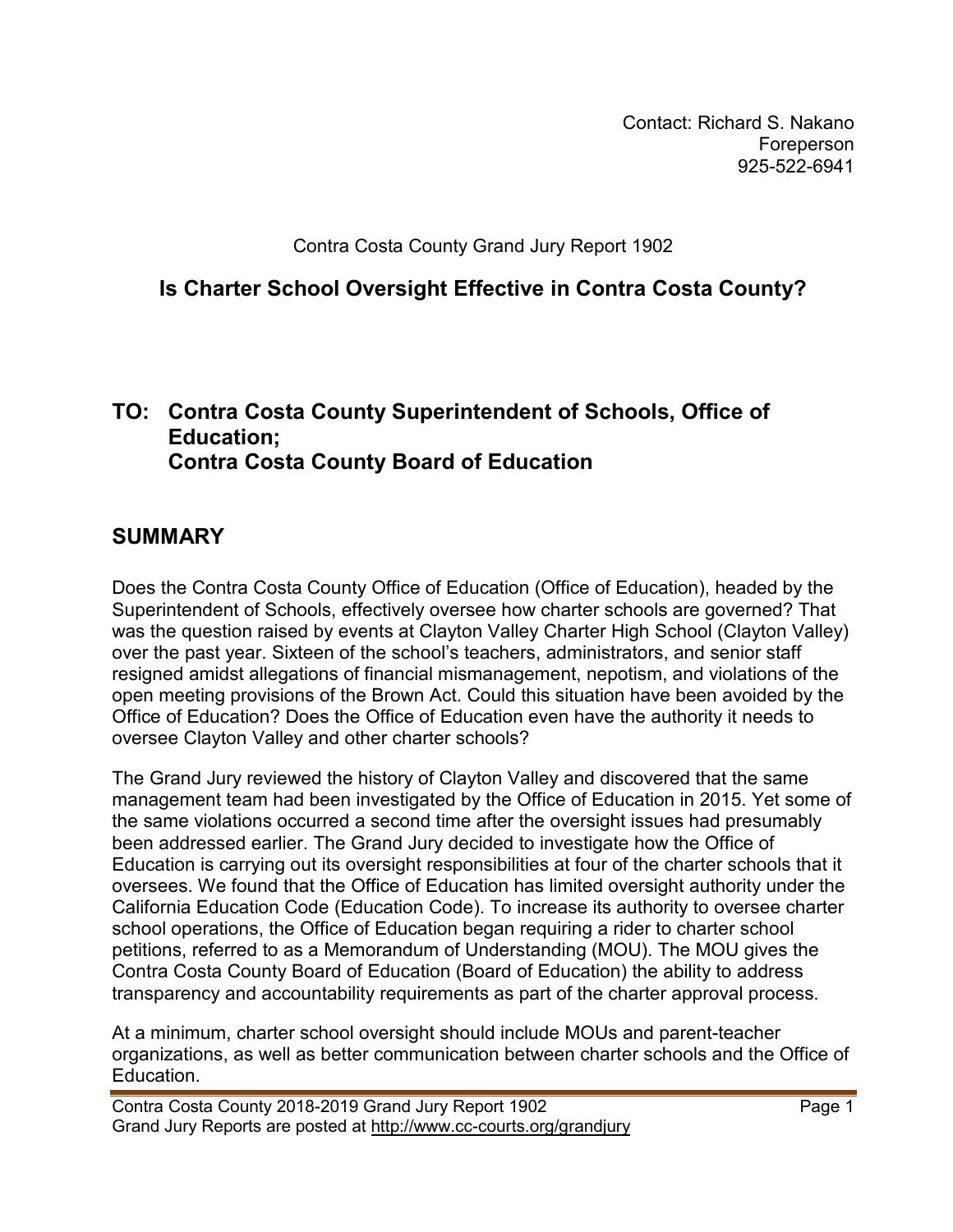#### **METHODOLOGY**

- Reviewed the California Education Code Sections 47600-47615
- Reviewed State of California Code of Regulations 5 CCR Section 11966
- Reviewed Contra Costa County Board of Education Policies and Regulations BP 0420.4 and AR 0420.4
- Reviewed current and approved charter petitions
- Attended two County Board of Education meetings
- Interviewed officials from the Office of Education, charter schools, and school districts outside the jurisdiction of the Board of Education
- Reviewed journal, magazine, and newspaper articles

#### CONFLICT OF INTEREST DISCLAIMER

One Grand Juror recused themselve due to a possible conflict of interest and did not participate in the investigation, preparation, or approval of this report.

## **BACKGROUND**

Charter schools in California were initiated by the Charter Schools Act of 1992 and incorporated into the state's Education Code. They were designed with the intent to provide competition for existing public schools. The Education Code provides that charter schools are still part of the public school system and under the oversight of the officers of the public schools. In the case of the four charter schools that the Grand Jury reviewed, these oversight officers are the members of the Board of Education who govern the Office of Education.

The charter school legislation sought to improve student learning, especially for those pupils who are identified as academically low-achieving; encourage the use of innovative teaching methods; and hold the schools accountable for meeting measurable pupil outcomes. The Education Code does not authorize the management or oversight of charter schools by their chartering authorities. It requires chartering authorities only to:

- Identify a contact person
- Visit each charter school at least annually
- Ensure that the charter school is submitting a Local Control and Accountability Plan (LCAP) These are planning documents that school districts are required to file annually with their county offices of education tracking students' academic needs and justifying the funding allocated to address them.

In Contra Costa, the chartering authority is the Board of Education which reviews and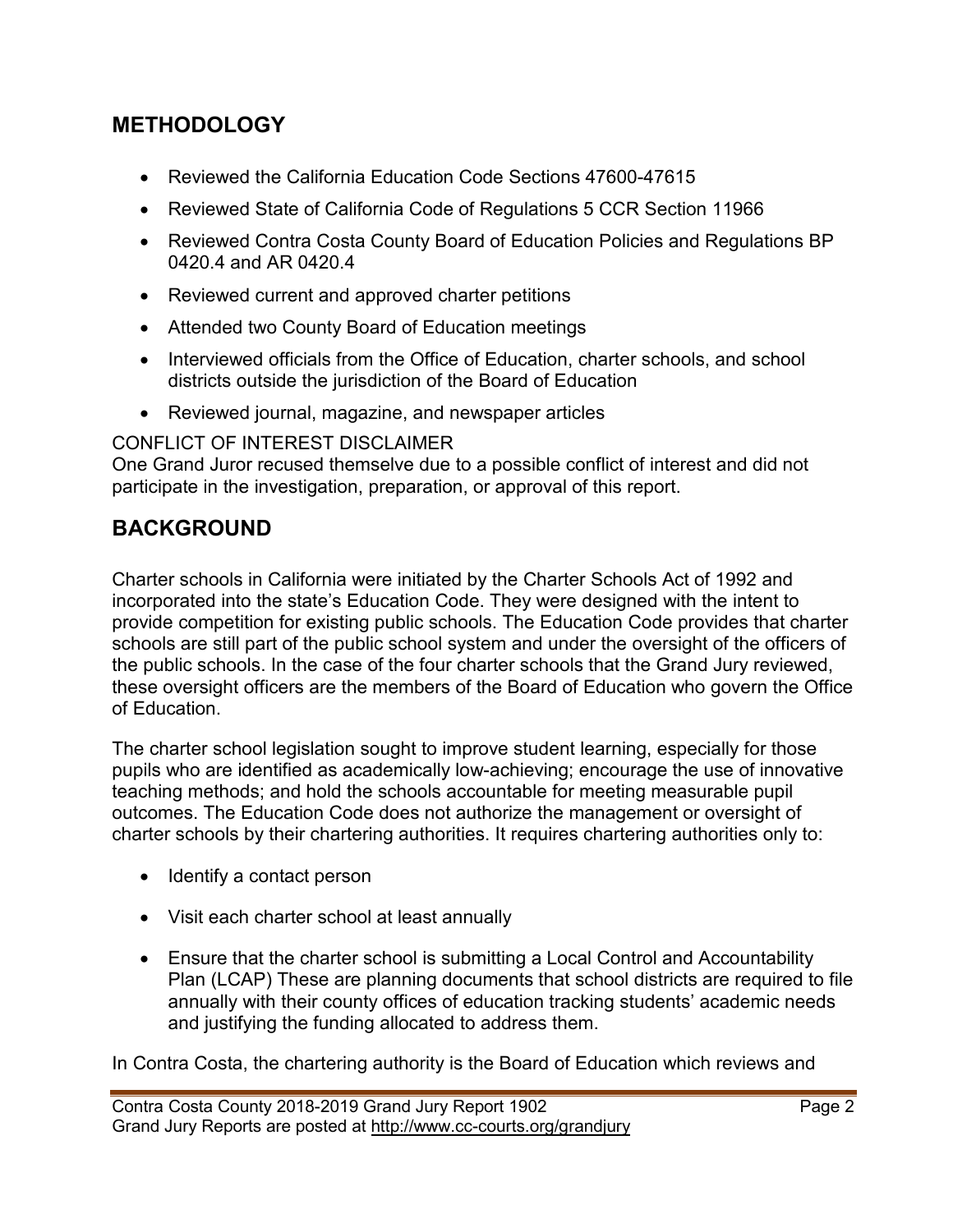grants charter applications based on the recommendation of the Office of Education.

# **DISCUSSION**

Clayton Valley has a history of parental complaints. In early 2015, a series of complaints by parents led the Office of Education to commission an investigation of the school. The study found that Clayton Valley management had violated the Public Records Act and the Brown Act. The Office of Education recommended changes to the school's transparency and oversight policies. Both parties agreed to the recommendations, which were implemented in January 2016.

With the recurrence of management problems at Clayton Valley in 2018, the Grand Jury was concerned that other charter schools within the county might have similar problems. Additionally, the Office of Education might not have the authority to provide appropriate oversight.

## **Charter School Regulation by the Office of Education**

The Grand Jury investigated the four charter schools in Contra Costa County that have been operating longest: Making Waves Academy – Richmond Campus (Making Waves), Clayton Valley, Caliber Schools (Caliber), and Summit K2 (Summit). Making Waves has been in operation since 2007, Clayton Valley since 2012, and Caliber and Summit since 2014.

The Office of Education has developed specific guidelines governing charter schools. These guidelines mirror the state Education Code and also address oversight by requiring that charter schools enter into an MOU with the Board of Education. The Board's Charter Committee is modifying the standardized MOU developed by the Charter Accountability Resource & Support Network (CARSNet).

The modified CARSNet MOU under which Caliber and Summit operate contains specific provisions on oversight and management. These provisions include:

- The right of the Board of Education to appoint a representative to the schools' boards of directors
- The requirement that the charter schools' boards of directors' meetings are conducted in compliance with the open meeting provisions of the Brown Act
- The requirement that the schools' records be subject to the state's Public Records Act
- The requirement that the schools respond in a timely manner to requests for information by the Office of Education and the Board of Education
- Detailed lists of documents that must be made available to the Office of Education concerning the schools' academic programs, enrollment policies and practices, administration and board policies, attendance, and financial records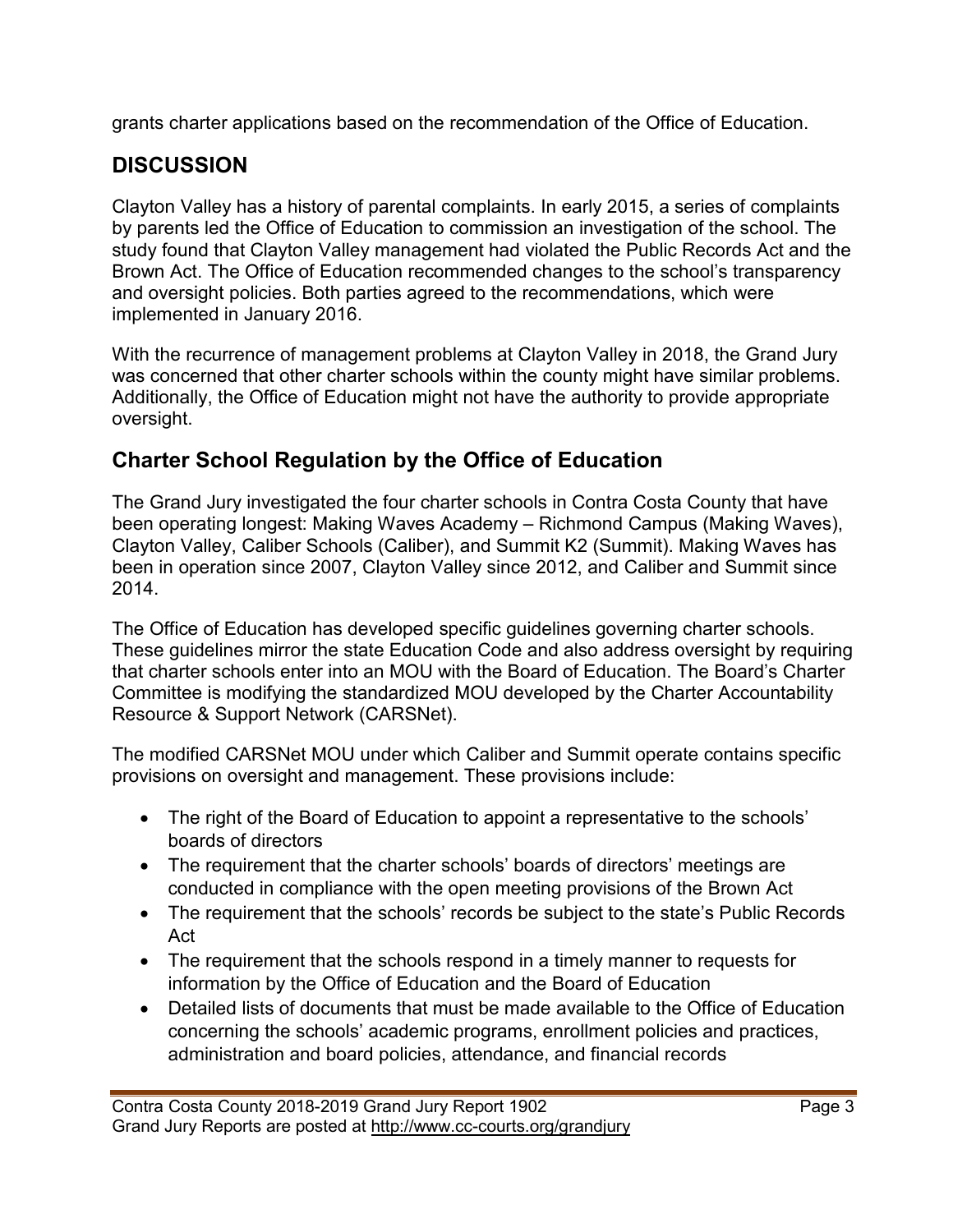These modified CARSNet MOUs work to ensure specific oversight of charter schools by the Office of Education. When adopted by the Board of Education, they would help standardize oversight of all schools chartered by the Board of Education.

The Grand Jury reviewed the approved charter petitions posted on the Office of Education website (https://www.cccoe.k12.ca.us) to determine whether the petitions are in compliance with the Education Code and county policies. We looked only at those sections of the petition that deal with oversight. Although all four petitions comply with the statutory requirements, the Grand Jury found that only Caliber and Summit currently utilize the modified CARSNet MOUs that permit additional oversight. Making Waves does not have an MOU because it was not required when it was chartered in 2007. Clayton Valley's MOU contains no provisions for oversight.

# **Clayton Valley and Making Waves – Board Composition**

Clayton Valley has a nine-person Board of Directors comprised of four "interested persons," defined as certified teacher representatives, classified staff representatives, and administrative staff representatives; and five "non-interested persons," defined as parent representatives, retired teacher representatives, and at-large representatives. Those representatives designated as "interested persons" are required to recuse themselves on matters that concern their interests. This means that four out of the nine members must recuse themselves any time the board is considering personnel, compensation, or other matters affecting them.

In the case of Making Waves, the school is directly influenced by the Making Waves Foundation, Inc. (the Foundation), a California nonprofit public benefit corporation. The Foundation's Board of Directors has the authority to approve the nomination, appointment, and removal of the school's Board of Directors. Additionally, Making Waves' bylaws prohibit the school's Board of Directors from taking actions such as borrowing or lending money, making unbudgeted expenditures, disposing of corporate assets, merging, or dissolving without the approval of the Foundation. The Foundation is the only party that can appoint members to the Academy Board per the current bylaws of the Making Waves Academy. Making Waves will modify its bylaws for its new Pittsburg campus petition. This is because the current structure is not in compliance with the changing requirements for charter school governance structures.

# **Summit and Clayton Valley - Parental Involvement**

Parental involvement is a statutory requirement for charter schools. However, Summit and Clayton Valley have shortcomings in this area. Summit was tasked in its recent charter renewal petition with increasing parental access in oversight decisions. Clayton Valley does not have a School Site Council where parents can participate in the operation of the school. Clayton Valley currently provides parents only minimal input about operating decisions through its Parent Faculty Club, whose stated purpose is to promote youth welfare through school, community, and home.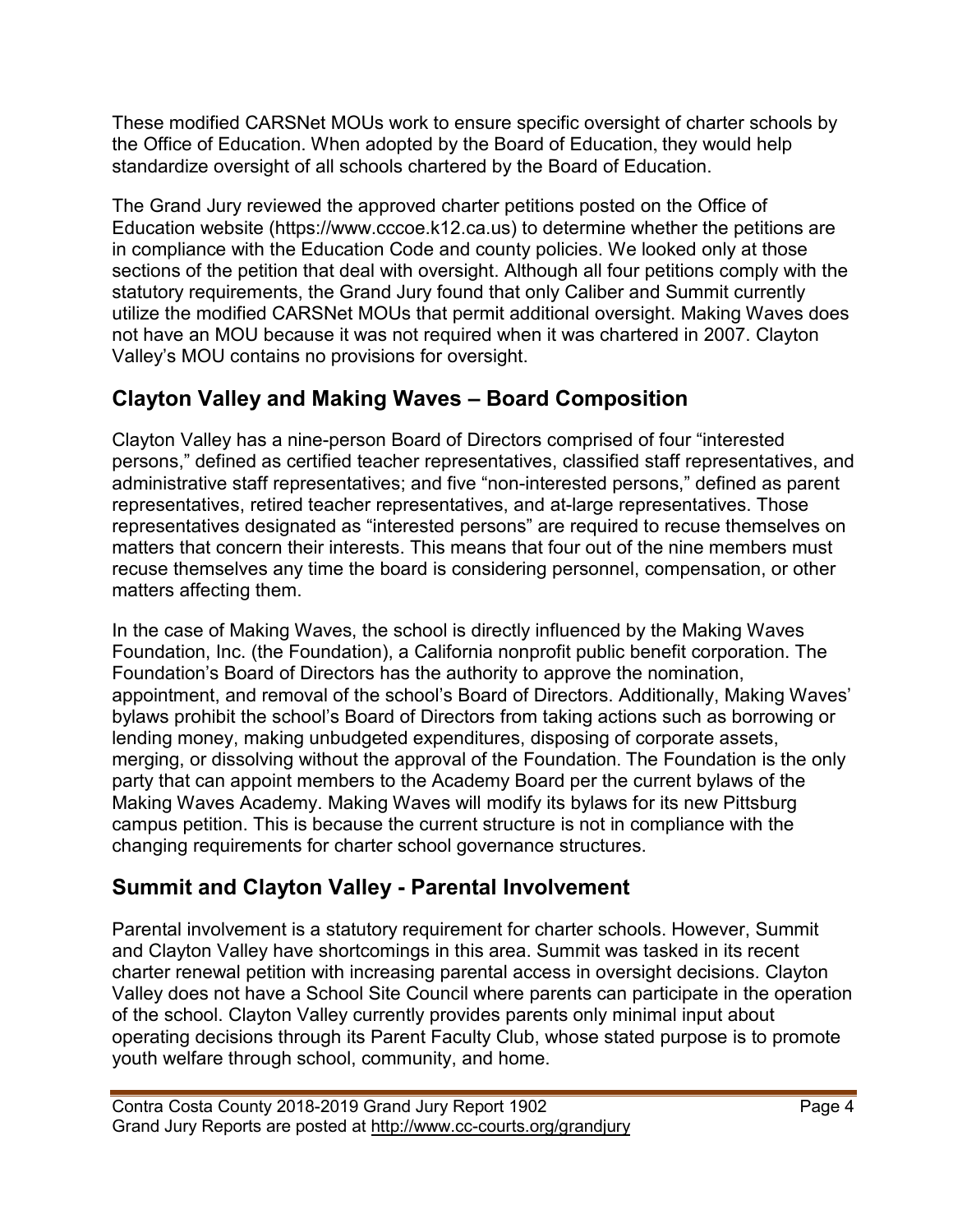#### **Online Access to Charter School Information**

Online access to charter school information such as school activities and updates to school performance is critical. It allows the Office of Education as well as parents, teachers, students, and the public to view how the school is performing.

All four charter schools have websites with their board agendas posted. They also post items such as MOUs, LCAPs, Articles of Incorporation, bylaws, and conflict of interest documents.

The Office of Education posts approved charter petitions, existing MOUs, county policies on charter schools, Board of Education agendas and minutes, answers to frequently asked questions, and links to charter LCAPs. The Office of Education has upgraded its website in the last several months and is continuing to improve it by adding more items of interest to the charter school community.

## **The Charter Renewal Process**

Charter schools are required by statute to renew their charters every five years. The Grand Jury witnessed the charter renewal process of Caliber and Summit at a Board of Education meeting. The schools reviewed their current performance numbers and provided personal testimony by parents, teachers, and students. Charter school board members and administrators were present to answer questions.

As part of its review of the petition renewal request, the Office of Education provided a Findings of Fact document that includes a finalized MOU and a site checklist from its visits to each of the schools. These documents show the areas that the staff inspected in its review of the petitions. Caliber and Summit had their petitions renewed with conditions contained in their separate Findings of Fact. One of the conditions for Summit's renewal notes that teleconferencing board meetings to Richmond from its home office in Redwood City does not facilitate meaningful parent participation. Also, the Office of Education noted that the agendas and minutes of the Caliber parent-teacher organization are not currently posted online. The Board of Education properly exercised its oversight powers in granting the renewal of the Caliber and Summit petitions and imposing conditions for improvement based on its Findings of Fact.

The Board of Education required both Caliber and Summit to provide more detailed MOUs for their current charter renewals than for their previous ones. The new MOUs include a document submission checklist and a schedule of actions that the schools need to complete.

During the same time period that Caliber and Summit were renewing their petitions, Clayton Valley and Making Waves were reviewing their LCAPs before the Board of Education. One of the concerns that board members raised was that Clayton Valley does not have adequate parental involvement. The Board noted that Clayton Valley does not have a School Site Council. It does have a Parent Faculty Club, although that club heard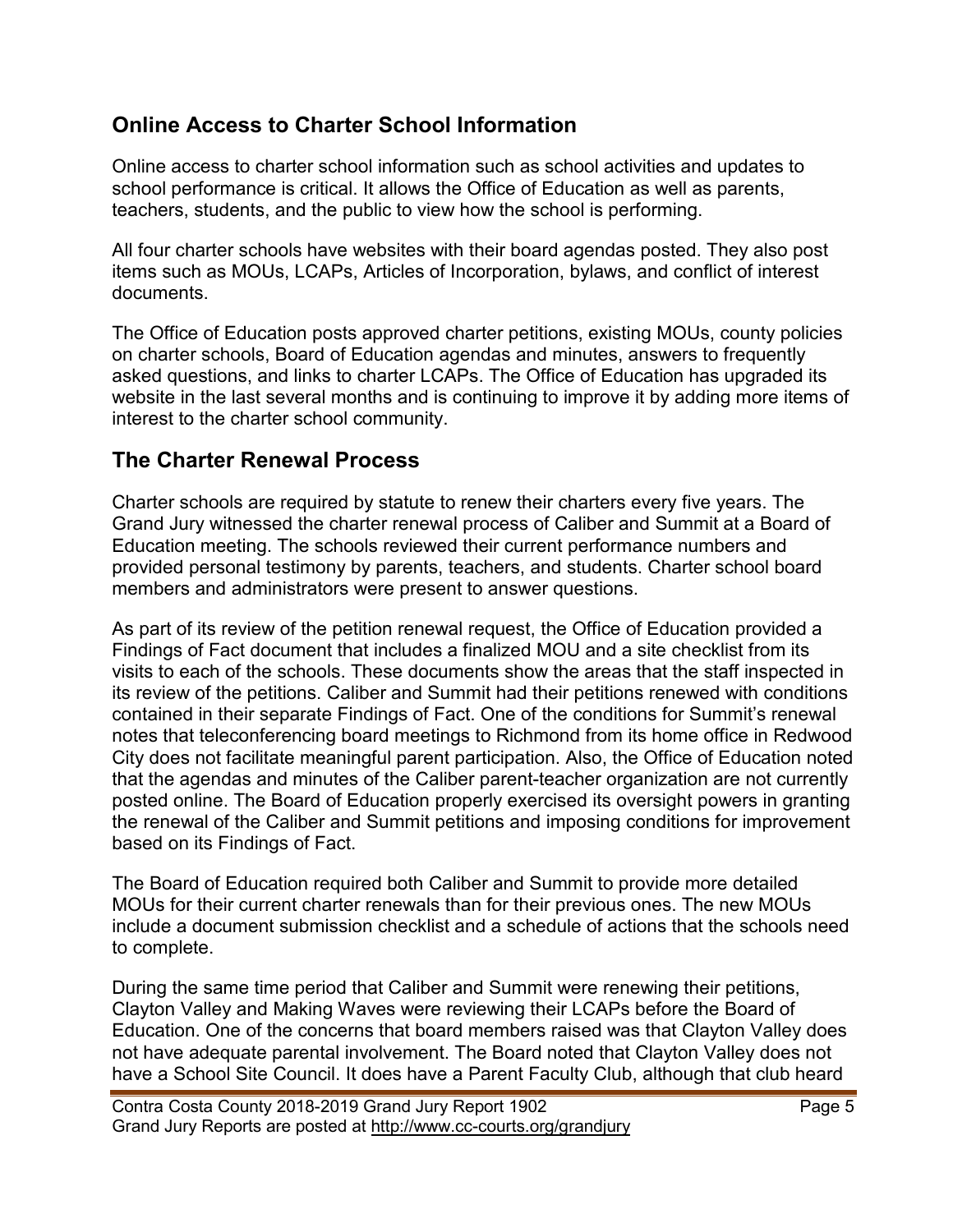only one LCAP presentation for the 2018-2019 academic year in addition to its other business. Clayton Valley has committed to providing more parent involvement in the LCAP process.

The Office of Education has made good progress in its responsibility to oversee charter schools. The Office has added staff and increased training within the last year to improve its oversight. Charter schools and the Office of Education now communicate more frequently on day-to-day running of charter schools. The Office of Education has committed to increase its visits to each of the four charter schools above the required annual visits. These four charter schools agreed that instituting group meetings of all charter schools under the Office of Education would help to improve communication and collaboration, enabling them to share best practices.

The Grand Jury found these four charter schools were complimentary of the Office of Education's handling of its oversight function. These charter schools welcome the opportunity to work with the Office of Education to improve its oversight.

# **FINDINGS**

- F1. The Office of Education's oversight of charter school governance appears to be consistent with its oversight duties under the Education Code.
- F2. The Board of Education has limited oversight responsibilities under the Education Code.
- F3. The Board of Education is modifying a standardized memorandum of understanding designed by CARSNet to address issues of transparency and accountability not covered by the Education Code.
- F4. Clayton Valley has an inadequate memorandum of understanding with the Office of Education, and Making Waves - Richmond has none.
- F5. The Office of Education does not currently meet with charter schools as a group to facilitate best practices in governance.
- F6. Summit, with its offices outside of Contra Costa County, and Clayton Valley, with only its Parent Faculty Club, do not promote parental engagement.
- F7. Clayton Valley has a Board of Directors structure that has too many members who have potential conflicts of interest.
- F8. Making Waves Academy has a Board of Directors structure that gives undue influence to the Making Waves Foundation to appoint the Academy Board of Directors.